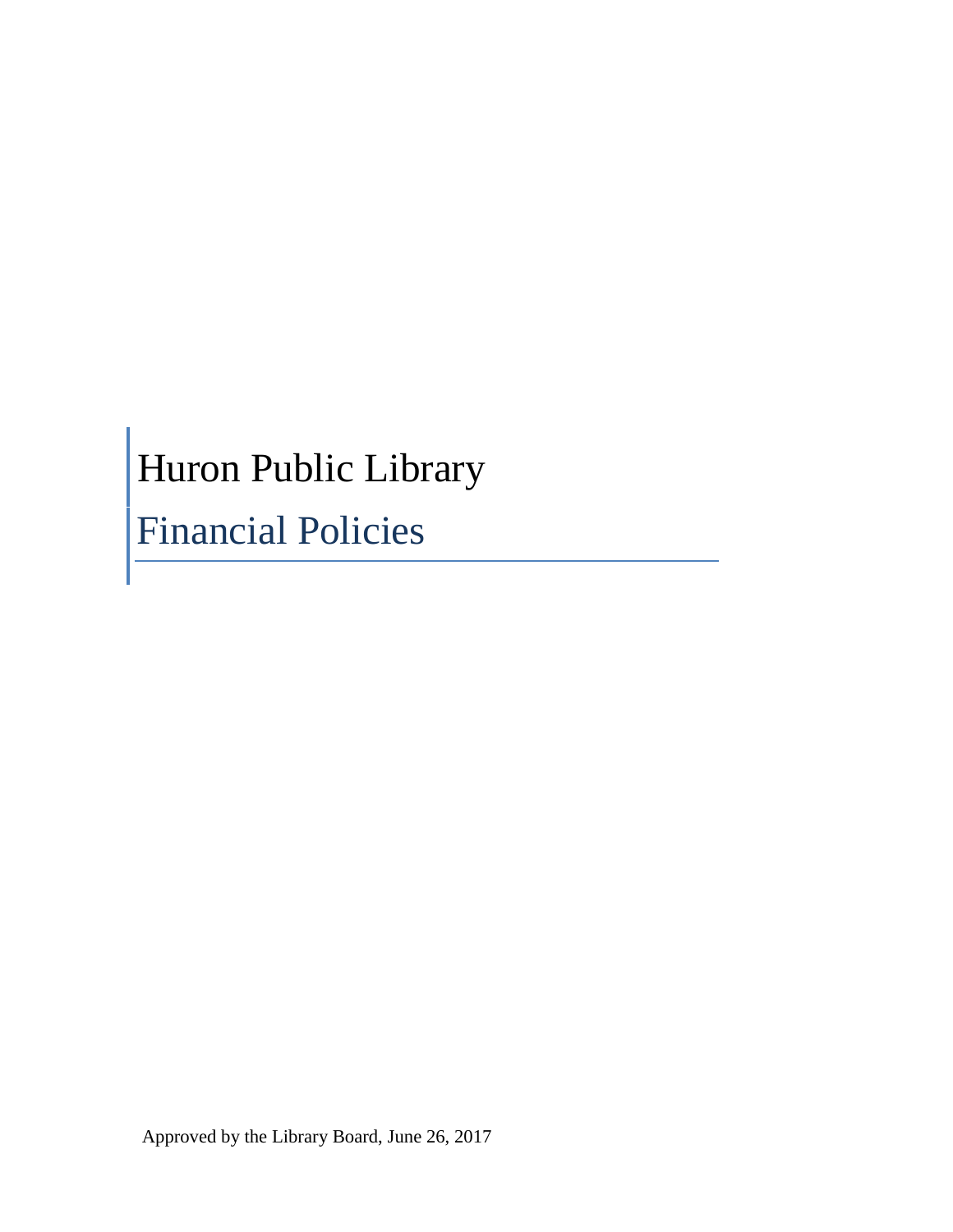# **Contents**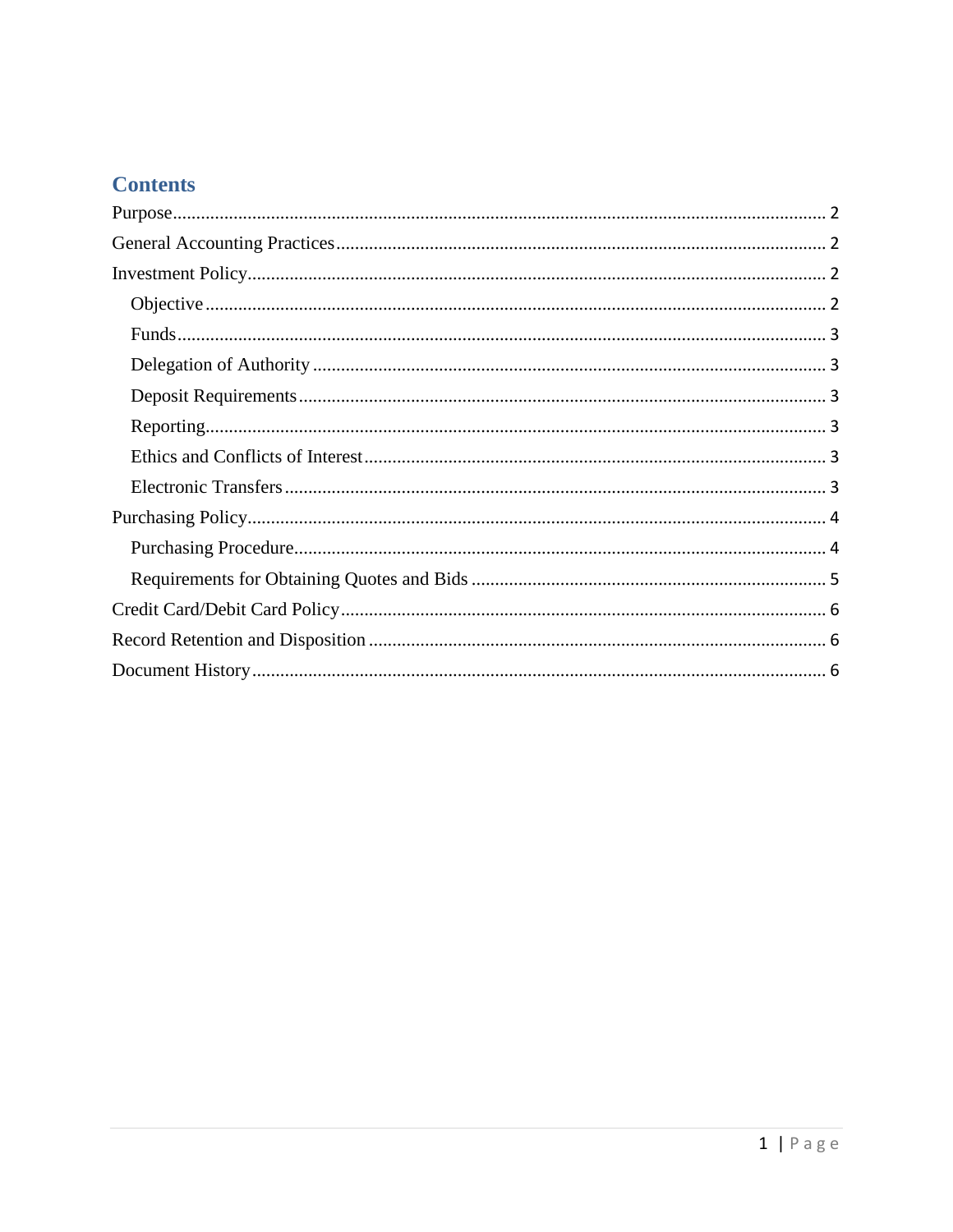## **Purpose**

The policies and procedural guidelines are designed to:

- protect the assets of the Library;
- ensure the maintenance of accurate records of the Library's financial activities;
- provide a framework of operating standards and behavioral expectations; and,
- ensure compliance with federal, state and local legal and reporting requirements

Exceptions to written policies may only be made with the prior approval of the Board of Trustees. The Board of Trustees may approve changes or amendments to these policies at any time. A complete review of the policies shall be conducted every year.

All personnel with financial responsibilities are expected to be familiar with and operate within the parameters of these policies.

## **General Accounting Practices**

The Huron Public Library (the Library) follows the Generally Accepted Accounting Principles and accounting guidelines set forth by the Financial Accounting Standards - FASB.

Financial Statements are prepared using the modified accrual basis of accounting.

The following individuals are authorized to sign checks on behalf of the Huron Public Library: Library Director

All expenditures from the Library's checking account are approved by the Library Board before the checks are issued.

All vendor accounts shall be setup in the Library Director's name. The Assistant Director/Technology Librarian will be listed as the technical support person. The Cataloger who handles the library's bookkeeping will be listed as the billing clerk.

#### **Investment Policy**

It is the policy of the Library to invest funds in a manner, which will provide the highest return with the maximum security while meeting cash flow demands. All investments will conform to all applicable laws and regulations governing the investment of public funds.

#### **Objective**

The Primary Objectives of the Library's financial investments are, in priority order:

a. Safety of Principal – Safety of principal is the foremost objective. All investments shall be undertaken in a manner that seeks first to preserve capital and second to fulfill other investment objectives.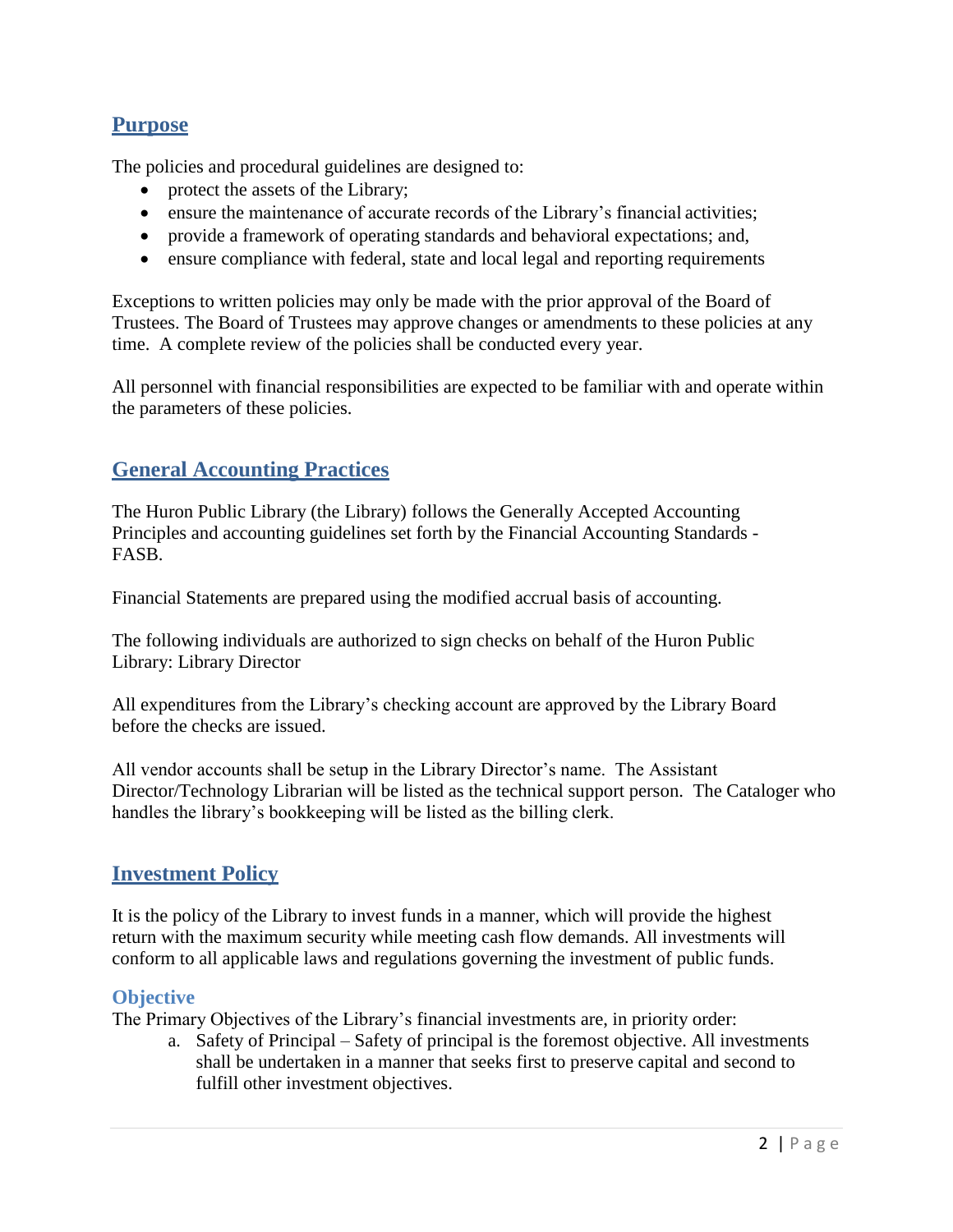- b. Liquidity The Library's investment portfolio will remain sufficiently liquid to enable the Library to meet all operating requirements, which might be reasonably anticipated.
- c. Return on Investments (Yield) The Library's investments should generate the highest available return without sacrificing the first two objectives.

#### **Funds**

The Board may establish funds for money and securities of the Library. All monies from whatever source derived will be receipted into funds established by the Board under authority of law. The authorized funds are as follows:

d. Library Operating Fund – All money collected from tax levies, interest on investments, government, fees, fines, trusts, and other revenues shall be deposited into the "Library Operating Fund," checking account and Trusts accordingly and must be budgeted and expended in the manner required by law and the City of Huron.

#### **Delegation of Authority**

e. The Director and Library Board shall implement the investment program and establish investment procedures consistent with this policy. No person may engage in an investment transaction except as provided under the terms of this policy.

#### **Deposit Requirements**

f. The Library's Board of Trustees shall designate its public depositories. Any eligible financial institution that has offices within the State of South Dakota may become a public depository of the funds of the Library.

#### **Reporting**

- g. The Library Director shall provide the Board of Trustees with monthly reports which clearly provide the following information regarding the investment portfolio:
	- i. types of investment and cash position
	- ii. depository institutions,
	- iii. principal balances,

#### **Ethics and Conflicts of Interest**

h. Those involved in the investment process shall refrain from personal business activity that could conflict with the proper execution and management of the Library investment program, or that could impair their ability to make impartial decisions.

#### **Electronic Transfers**

- i. The following type of transactions may be conducted by electronic transfer between financial institutions in order to expedite the transfer of funds as well as maximize interest earnings:
	- i. All investment transfers for certificates of deposit and savings accounts authorized by the Library Director
	- ii. To satisfy long-term bond or debt obligations when required by a depository trust company.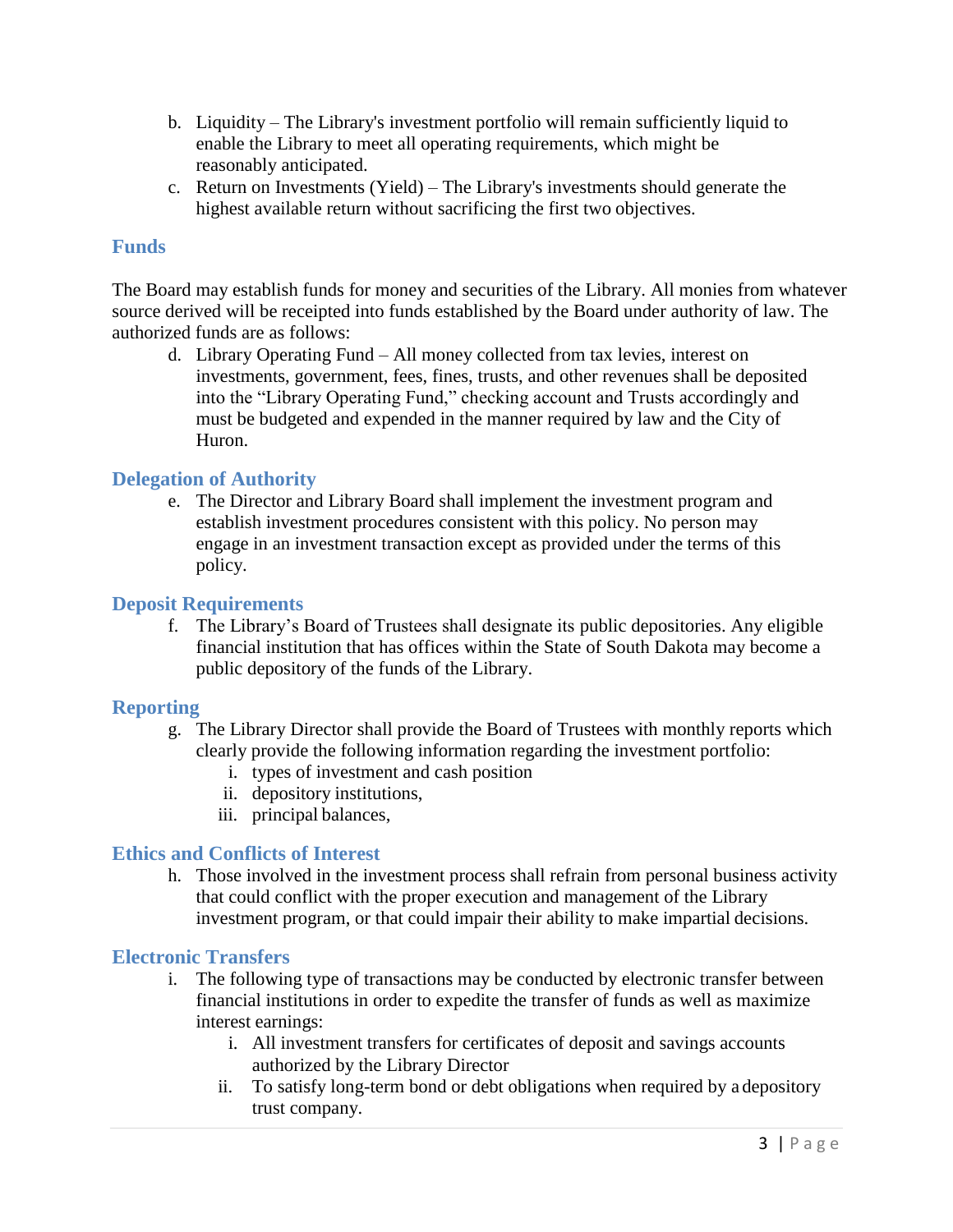j. The Library Director will maintain appropriate documentation of the transactions so these may be audited as required by statute.

## **Purchasing Policy**

The Huron Public Library establishes this purchasing policy in order to comply with the laws and ordinance of the State of South Dakota and City of Huron, generally accepted auditing standards, and the principles of responsible fiscal management.

- 1. Only the Director or another person designated by the Board of Trustees may commit the Library to make purchases. Further, with the few exceptions described herein and those purchases requiring action to secure the immediate safety of employees or the public, all purchases require advanced planning and the adherence to the processes outlined in this policy and procedures established by the Director.
- 2. Materials, equipment, supplies, and services purchased by the Library shall be of a quality and quantity required to serve the functions of the Library in a satisfactory manner.
- 3. It is the responsibility of the Director to secure the required bids or to investigate alternative suppliers to ensure the most economical purchase of required items. The process of securing quotes and/or bids is further described in this policy.
- 4. All purchases will have a budgetary appropriation. All budgetary transfers will be reported to the Board of Trustees and their approval documented.
- 5. The Library Director shall have the authority to pay all claims made for purchase and report such activity to the Board of Trustees on a monthly basis.
- 6. All purchases are approved on a monthly basis by the Board of Trustees at their monthly meeting. If a quorum in not met by the Trustees the bills will be presented at the next City of Huron Commissioner's meeting for approval. The Board of Trustees will then approve the bills at their next monthly meeting.

#### **Purchasing Procedure**

The Director, in consultation with the City Finance Officer, shall be responsible for establishing and updating procedures for the proper and cost-effective documentation of purchases.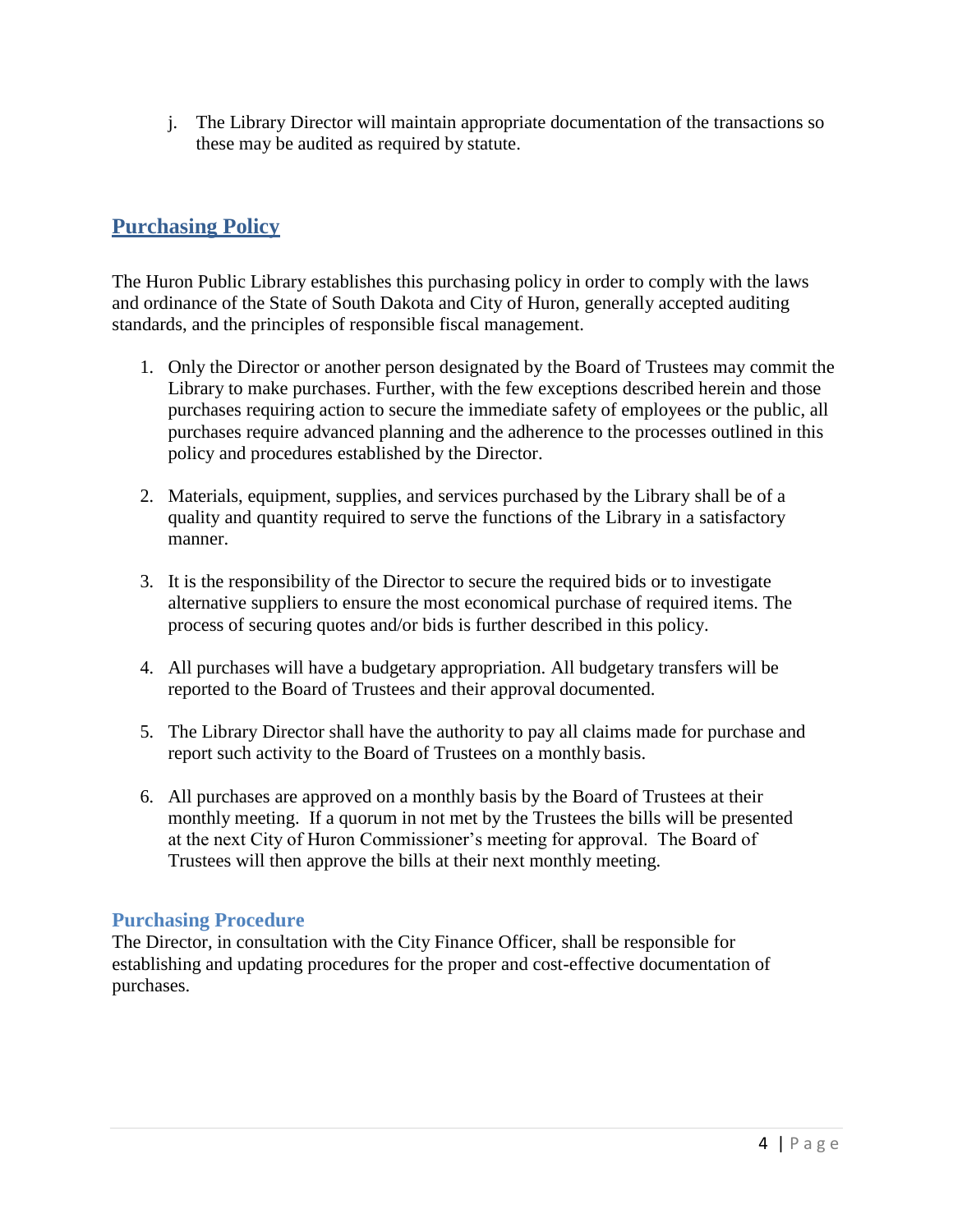- 1. The Director or another designated staff member may purchase goods or services with a value up to \$5,000 and which are included in the library's annual budget or in an approved capital plan. Documentation is to include:
	- a. Original itemized receipt including an itemized description of the purchase, the quantity ordered and the vendor.
	- b. When applicable, a copy of the packing list attached, initialed, and dated by the person checking in the shipment.
	- c. Hard-copy printout of items ordered on-line.
	- d. All purchases should be made on a tax exempt basis. Obtain a Tax Exempt Certificate from the Library Director as needed.

#### **Requirements for Obtaining Quotes and Bids**

With the understanding that purchases for library materials are often available through statewide or national discount programs for libraries, the Board of Trustees establishes the following policy related to bids:

- 1. Library Materials: Books, magazines, A/V, and other such materials intended for patron use are generally purchased from vendors offering volume discounts or vendors offering a State contract discount program. Materials available only from the publisher are generally purchased with little or no discount.
- 2. Capital and One-Time Purchases: The following schedule is related to capital or onetime purchases of non-library materials (i.e., equipment, furniture, etc.) where individual items are at the stated prices and for which there are sufficient budget appropriations. All involved in the purchase process shall be aware of prevailing state contracts or other previously arranged discount programs that the library is eligible to participate in. The following is a list of purchase amounts and requirements:
	- a. Purchases over \$50,000 require a formal bid process approved by the Board of Trustees.
- 3. Items not subject to bid
	- a. Professional services such as an auditor, attorney, architect or engineer, which involve specialized expertise, use of professional judgment, and/or a high degree of creativity.
	- b. Emergencies arising from an accident or other unforeseen occurrence, a situation in which public buildings, property, or residents are at risk, or immediate action is required that cannot await competitive bidding.
- 4. The Library will comply with all South Dakota State requirements for public works projects.